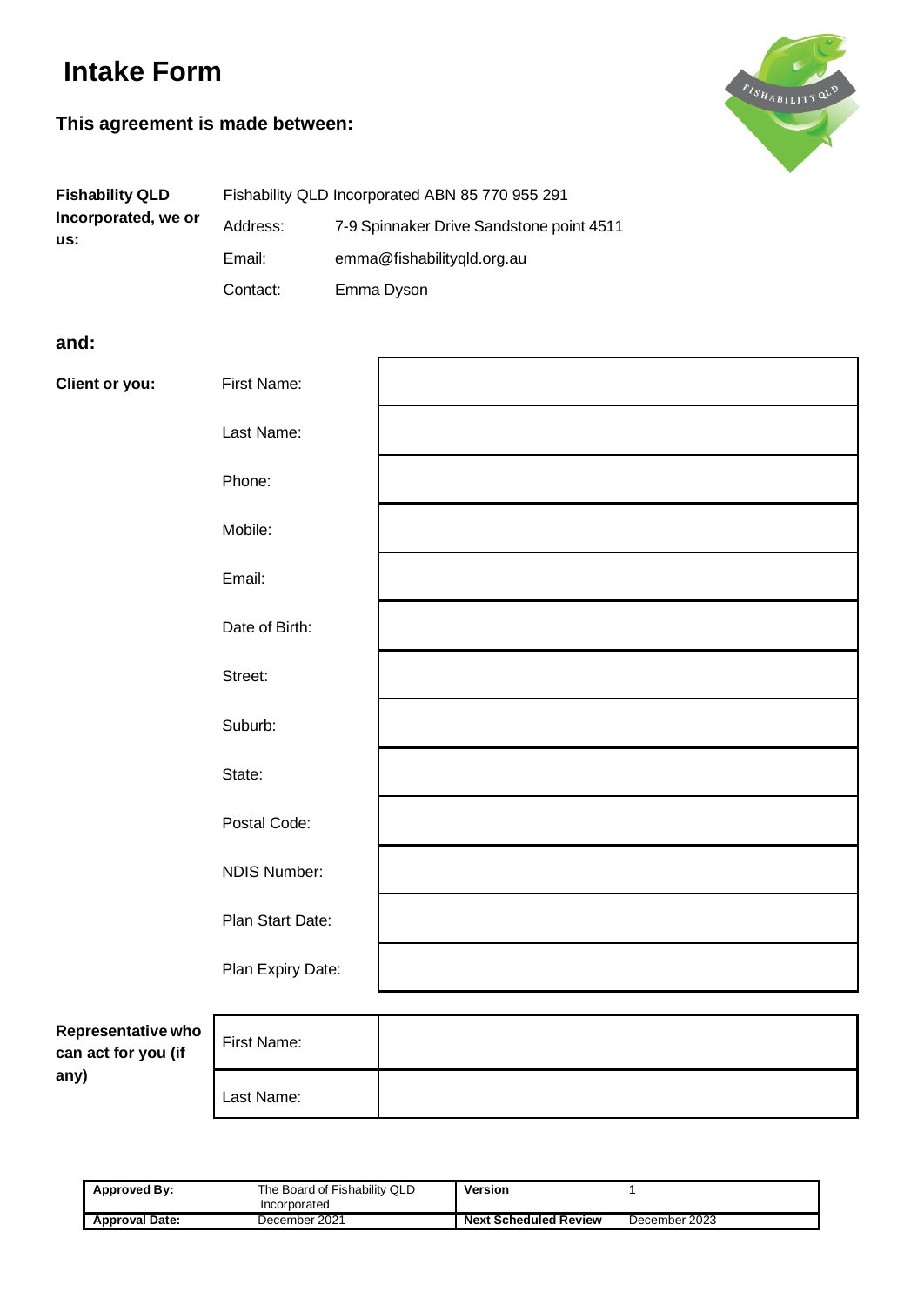#### **Fishability QLD Incorporated ABN 85 770 955 291 Intake Form** 2

**Fishability QLD Incorporated to**

**invoice:**

| Phone:                          |  |
|---------------------------------|--|
| Mobile:                         |  |
| Email:                          |  |
| Relationship to<br>Client:      |  |
| Self-managed<br>email address - |  |
| Plan managed<br>email address - |  |



| Approved By:          | The Board of Fishability QLD<br>Incorporated | Version                      |               |
|-----------------------|----------------------------------------------|------------------------------|---------------|
| <b>Approval Date:</b> | December 2021                                | <b>Next Scheduled Review</b> | December 2023 |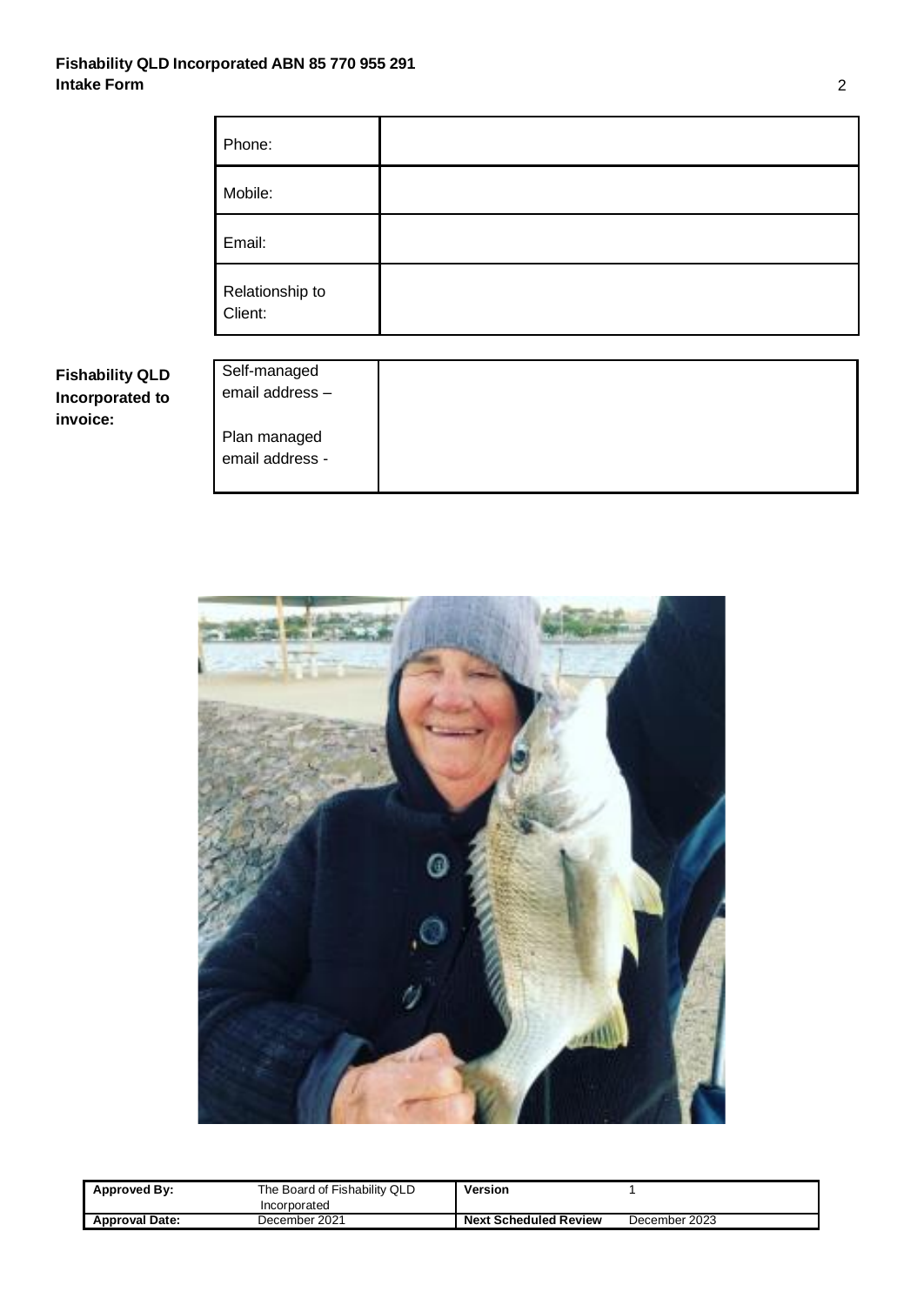## **SCHEDULE OF SUPPORTS**

Fishability QLD is a not-for-profit organisation supporting individuals in the community who experience loneliness and social isolation. We provide socially inclusive activities and events in the community to break the impact of feeling disconnected and marginalized. Locations and times vary according to the event.

People who are plan and self-managed can access our programs more frequently, because they are funded under the relevant government support plans. The income received from these plans, is absorbed back into our social inclusion programs to make opportunities available for EVERYBODY. *(please see the website for free and low cost events - [https://fishability.com.au/\)](https://fishability.com.au/).* 

## **Our boating and fishing and social inclusion activities/events for self and plan managed participants**

SELF AND PLAN MANAGED NDIS PARTICIPANTS – 5.5hrs at \$54.30 per hr. (less than standard weekday rates) – Fishability QLD provides all items and services which includes: If you require support staff who are not Fishability QLD Support Workers, the rate is \$40 per hr. and the support worker isn't required to pay. The support worker must have relevant insurance and be ok about fishing and boating.

- Fishing Equipment (Boating opportunities, Rods, Tackle, Bait, lunch and drinks)
- Facilitation and varying workshops, environmental sustainability workshops.
- Boat Supports/Skipper Supports/Support workers/Volunteers/STAFF
- Community events are socially inclusive and are charged for the duration of the event e.g.  $3hrs = $54.30 \times 3$ . (Includes cost of entry and lunch/drinks)

PARTICPANTS – If people are booked on to these outings and fail to give 48hrs notice to cancel, then participants will be charged for the full amount of 5.5hrs at the standard weekday/weekend rate.

In the cases where we may include individuals who are not receiving government support, you will be notified if they are being charged at a different rate to you.

| Approved By:          | The Board of Fishability QLD<br>Incorporated | Version                      |               |
|-----------------------|----------------------------------------------|------------------------------|---------------|
| <b>Approval Date:</b> | December 2021                                | <b>Next Scheduled Review</b> | December 2023 |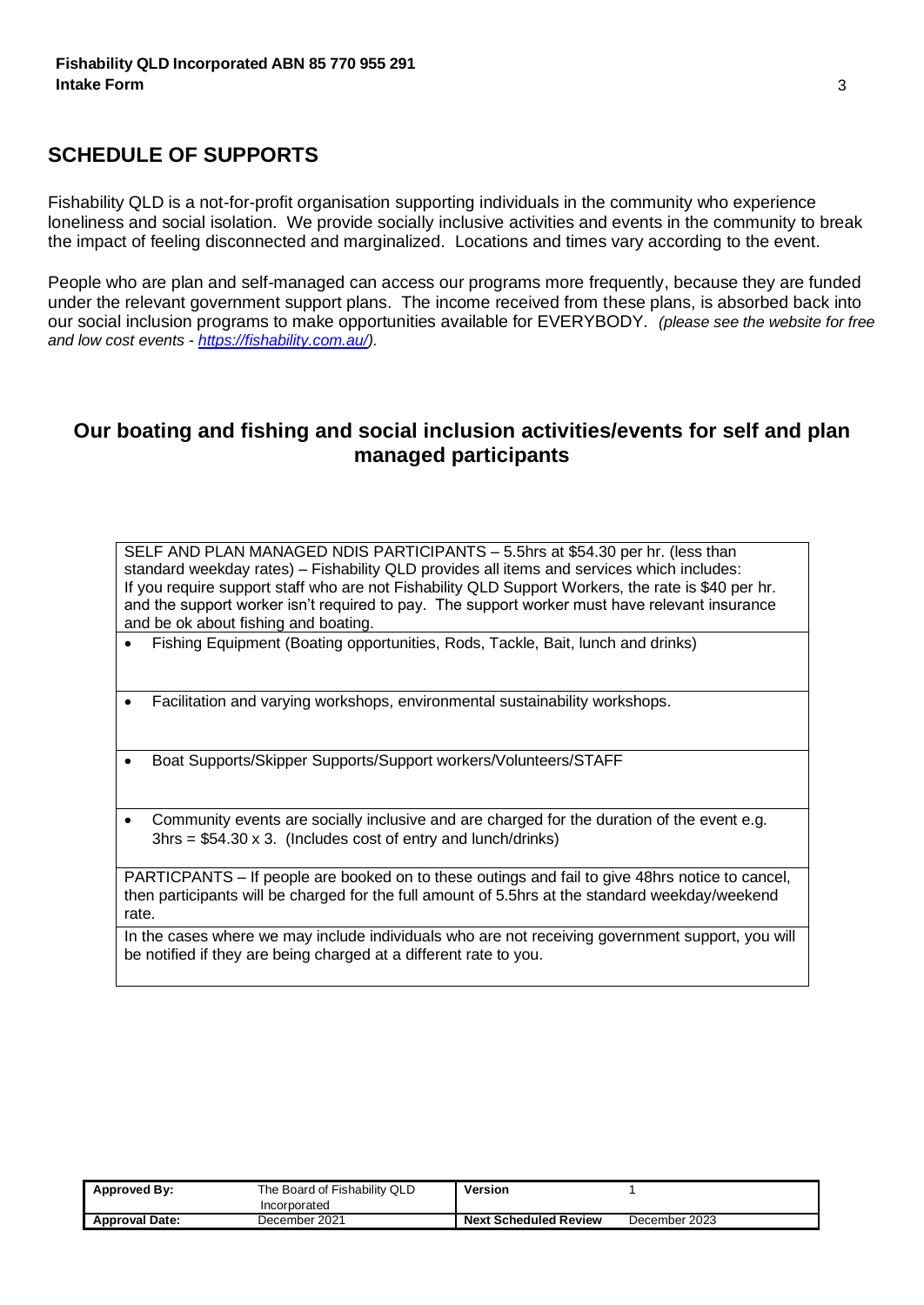#### **Establishment fees**

#### **Payments**

The Provider will seek payment for their provision of Services after the Participant/Participant's Representative confirms satisfactory delivery. Such confirmation cannot be unreasonably withheld.

### **Responsibilities of Provider**

The Provider agrees to:

- Communicate openly and honestly in a timely manner.
- Treat the Participant with courtesy and respect.
- Give the Participant a minimum of 24 hours' notice if the Provider has to change a scheduled appointment to provide Services.
- Give the Participant the required notice if the Provider needs to end the Agreement (see 'Ending this Service Agreement' below for more information).
- Protect the Participant's privacy and confidential information.
- Provide Services in a manner consistent with all relevant laws, including the *National Disability Insurance Scheme Act 2013* and rules, and the Australian Consumer Law; keep accurate records on the Services provided to the Participant; and
- Issue regular invoices and statements of the Services delivered to the Participant.

## **Responsibilities of the Participant/Participant's Representative**

The Participant/Participant's Representative agrees to:

- Inform the Provider about how they wish the Services to be delivered to meet the Participant's needs.
- Treat the Provider with courtesy and respect.
- Talk to the Provider if the Participant has any concerns about the Services being provided.
- Give the Provider a minimum of 24 hours' notice if the Participant cannot make a scheduled appointment; and if the notice is not provided by then, the Provider's cancellation policy will apply.
- Give the Provider the required notice if the Participant needs to end the Agreement (see 'Ending this Service Agreement' below for more information); and
- Let the Provider know immediately if the Participant's NDIS Plan is suspended or replaced by a new NDIS Plan or the Participant stops being a participant in the NDIS.

| Approved By:          | The Board of Fishability QLD | Version                      |               |
|-----------------------|------------------------------|------------------------------|---------------|
|                       | Incorporated                 |                              |               |
| <b>Approval Date:</b> | December 2021                | <b>Next Scheduled Review</b> | December 2023 |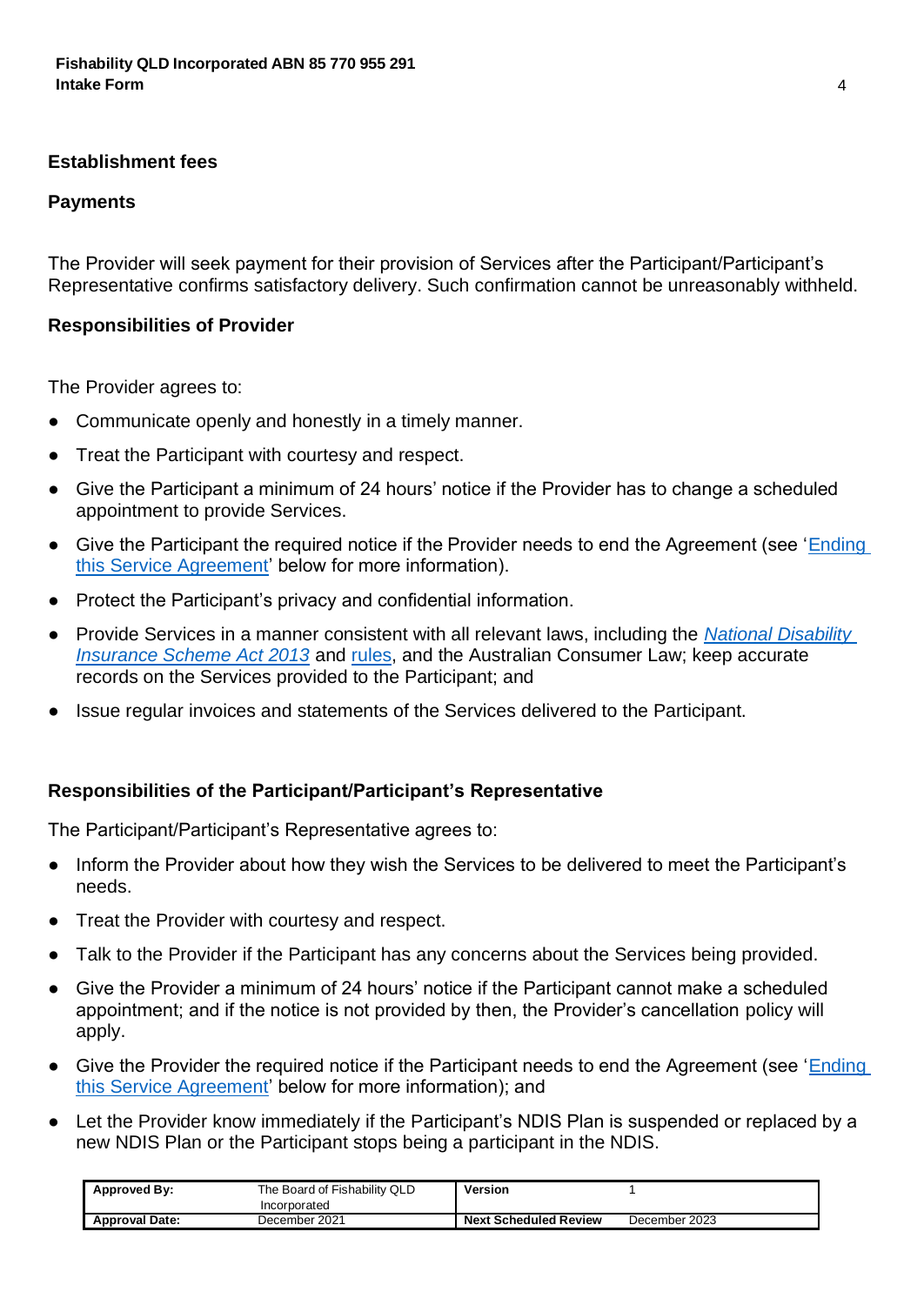- **Cancellation Policy:**
- If the participant makes a short-notice cancellation, which is less than 48hrs before the service, the provider will charge 100% of the agreed price for the cancelled appointment. This fee may be charged against a participant NDIS Plan up to 12 times per year for personal care and community access Services.
- For other cancellations, where the participant has provided notice of cancellation prior to 48hrs the day before the scheduled service, the provider will not charge a cancellation fee.
- Where a participant fails, at short-notice or without notice, to keep the scheduled arrangement for the support, the provider will make every effort to contact the participant to determine if there is an additional problem (e.g., the person has fallen out of bed and cannot raise an alarm, or there is a sudden breakdown in the informal Services and additional support is likely to be required).
- Where there is a specific risk that a participant will frequently make short-notice cancellations for a support due to the nature of a person's disability or the nature of the support (e.g., behaviour intervention Services), the provider will make individual arrangements to minimise the number of cancellations.



| Approved By:          | The Board of Fishability QLD<br>Incorporated | Version                      |               |
|-----------------------|----------------------------------------------|------------------------------|---------------|
| <b>Approval Date:</b> | December 2021                                | <b>Next Scheduled Review</b> | December 2023 |